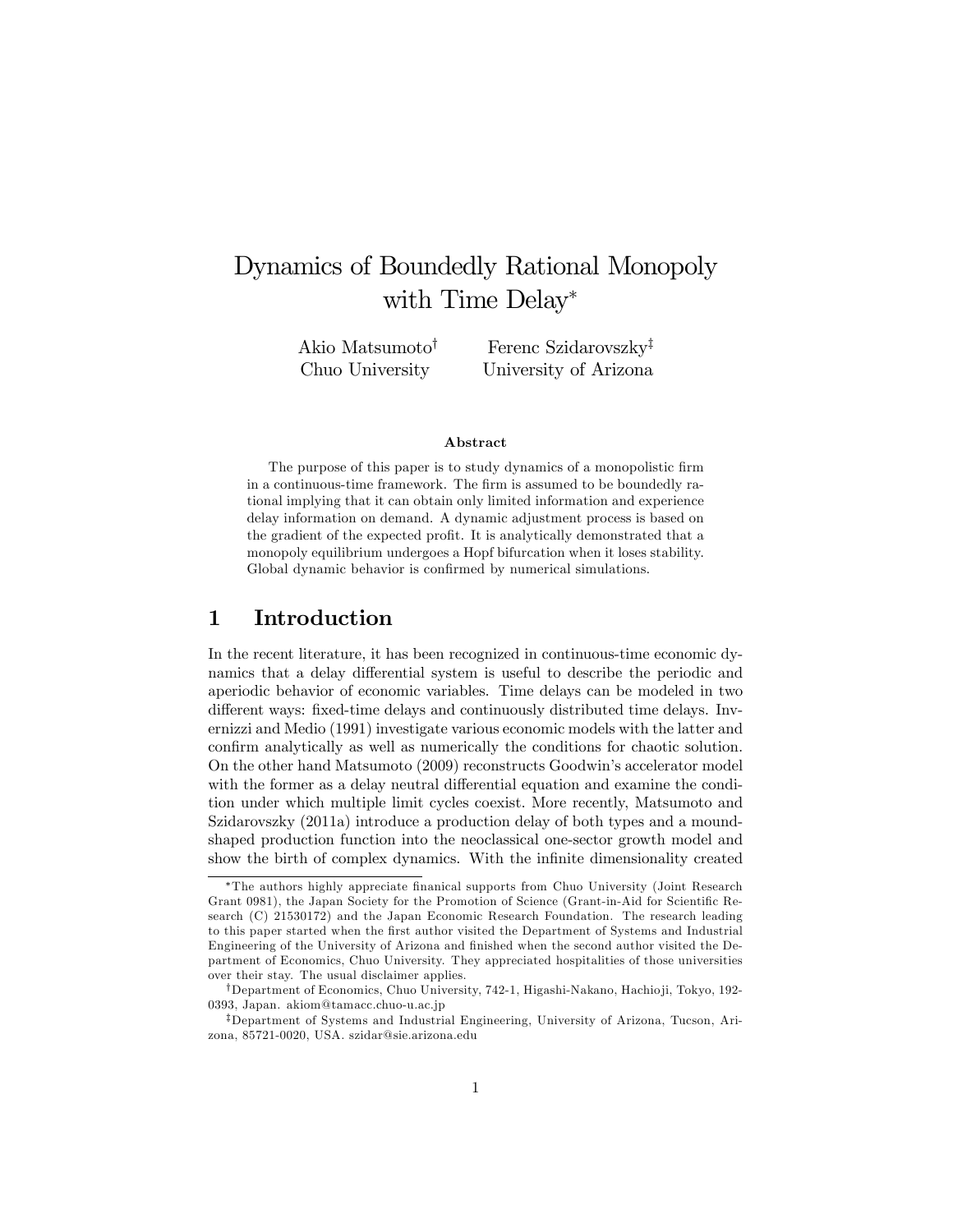by a fixed-time delay, even a single first-order equation is transformed into an equation with a sufficient number of degrees of freedom to permit the occurrence of complex dynamics involving chaotic phenomena. This Önding indicates that fixed delay models of a dynamic economy may explain various complex dynamic behavior of the economic variables.

This study is an application of Matsumoto and Szidarovszky (2011b) where a complete eigenvalue analysis is given for a certain class of differential equations with a single delay. In particular, it considers monopoly dynamics with a fixed time delay. It is well known that traditional monopoly market has such a structure in which there is only one seller, called a monopolistic firm or a monopoly, and there are infinitely many small buyers whose behavior is described by the market demand function. Further, the firm is assumed to be *rational* in a sense that full information or knowledge on demand is available free of charge without any delays. As a result, it is enough for the firm to determine either price or quantity (but not both) so as to maximize profit. Once one of price or quantity is chosen, then the other is automatically determined through the demand function. No matter which choice is made, it can jump to the same optimum point in one shot without any adjustment considerations. In reality, however, the monopolistic firm has only limited information, usually obtains price information and sales data with some delays and reacts cautiously. Getting closer to the real world and making the monopoly theory more convincing, we replace this extreme assumption with the more plausible behavior assumption in which full and instantaneous information is eliminated. Indeed it is assumed first that the monopolistic firm knows only a few points on the demand function (i.e., partial information). Second it is assumed that the firm experiences time delays inherent in phenomena like information and implementation delays (i.e., delay information). Such a firm is called *boundedly rational*. A natural consequence of alternating behavioral assumptions is that the Örm is not able to arrive at the optimal point with one shot but gropes for it. In addition to this, dynamics of a delay differential monopoly with the gradient method has not yet been revealed in the existing literature. Therefore, in this study, we draw our attention to dynamics of a continuous-time and Öxed-delay monopoly under a circumstance where a firm is boundedly rational and uses the gradient of the expected profit to revise its output decision.<sup>1</sup>

The paper is organized as follows. Section 2 is divided into two parts. In the first part, a gradient dynamic monopoly model with time delay is constructed and then local stability is considered. It the second part, numerical simulations are given to confirm global stability of a unstable monopoly equilibrium. Section 3 concludes the paper.

<sup>1</sup> Concerning discrete-time monopoly dynamics, we mention Puu (2003) and Naimzada (2011). The former assumes bounded rationality and shows that the monopolistic Örm behaves in an erratic way. The latter exhibits that Öxed delay dynamics of the monopoly with bounded rationality can be described by the well-known logistic equation when the firm takes a learning activity of revising decisions.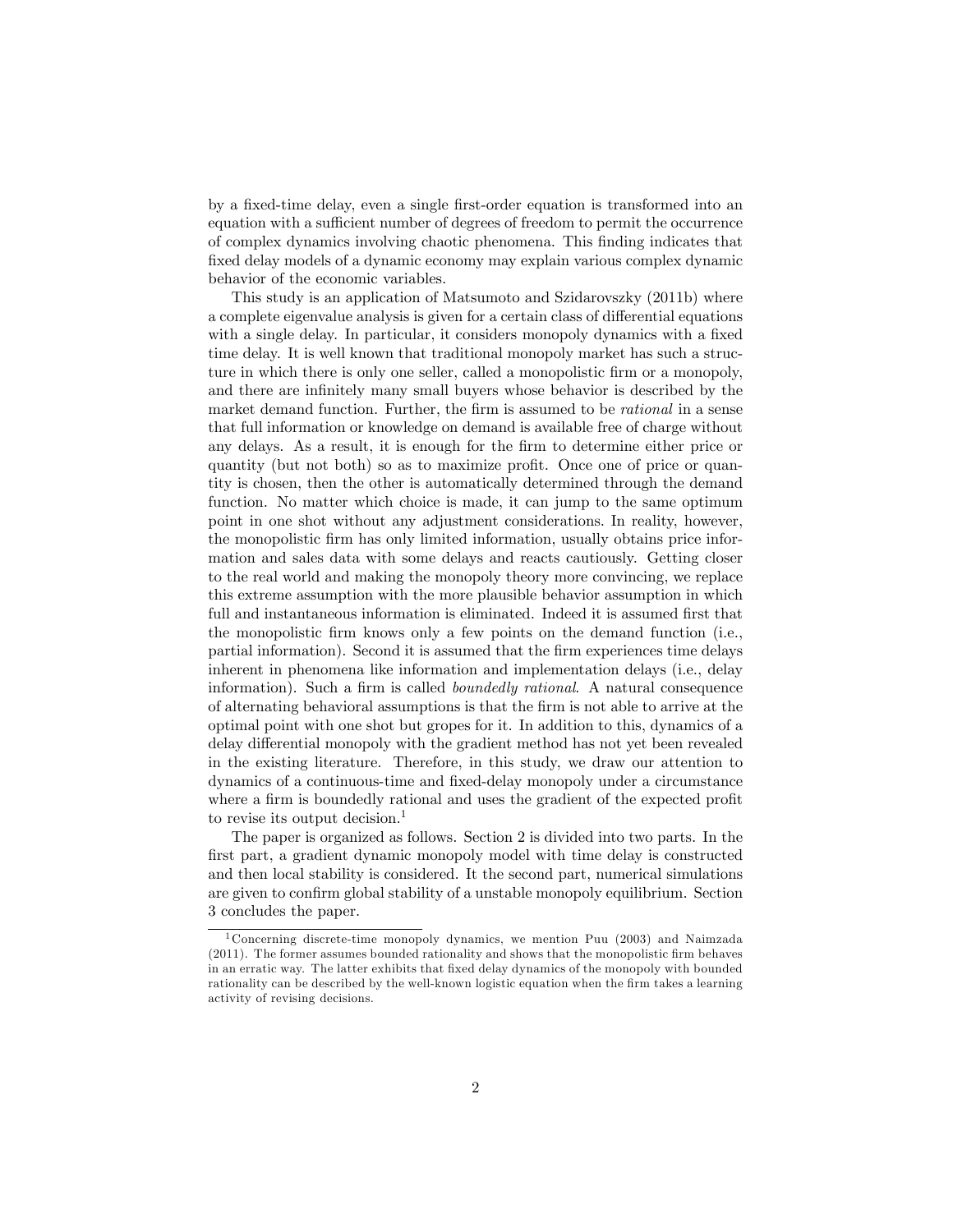## 2 Delay Monopoly

Consider optimal behavior of a boundedly rational monopolistic firm which produces output denoted by  $q$  with marginal cost  $c$ . The price function is assumed to be linear

$$
f(q) = a - bq, \ a, \ b > 0.
$$

We confine attention to a situation where the firm does not know the price function and does not even know that it is linear. It is however able to estimate its derivative using actual prices it received in the past. By using numerical differentiation, it is able to estimate the derivative at a value  $q^e$  of output which is believed to be close to the actual output it would select. The estimated derivative value is

$$
\frac{d\pi^e}{dq^e} = a - c - 2bq^e.
$$

So the approximating gradient dynamics is

$$
\dot{q} = \alpha(q) \frac{d\pi^e}{dq^e} \tag{1}
$$

where  $\alpha(q)$  is an adjustment function. In constructing best response dynamics, global information is required about the profit function, however, in applying gradient dynamics, only local information is needed. We make the familiar assumption that the adjustment function has linear dependency on output:

#### **Assumption 1.**  $\alpha(q) = \alpha q$  with  $\alpha > 0$ .

The gradient dynamics under Assumption 1 with an expected output is presented by

$$
\dot{q}(t) = \alpha q(t) \left[ a - c - 2b q^e(t) \right] \tag{2}
$$

where t denotes a point of continuous time.

### 2.1 Single Fixed-Delay

Dynamics depends on the formation of expectations. We consider a simple case in which at time  $t$ , the firm forms its expected demand to be equal to realized demand at time  $t - \tau$ ,  $\tau > 0$ . Since it can be supposed that the actual output produced at time  $t - \tau$  is equal to demand, the expected demand is given in terms of output:

Assumption 2  $q^e(t) = q(t - \tau)$ .

Replacing  $q^e(t)$  in equation (2) with  $q(t-\tau)$ , we obtain the output adjustment process as a nonlinear differential equation with one fixed-time delay

$$
\dot{q}(t) = \alpha q(t) \left[ a - c - 2bq(t - \tau) \right]. \tag{3}
$$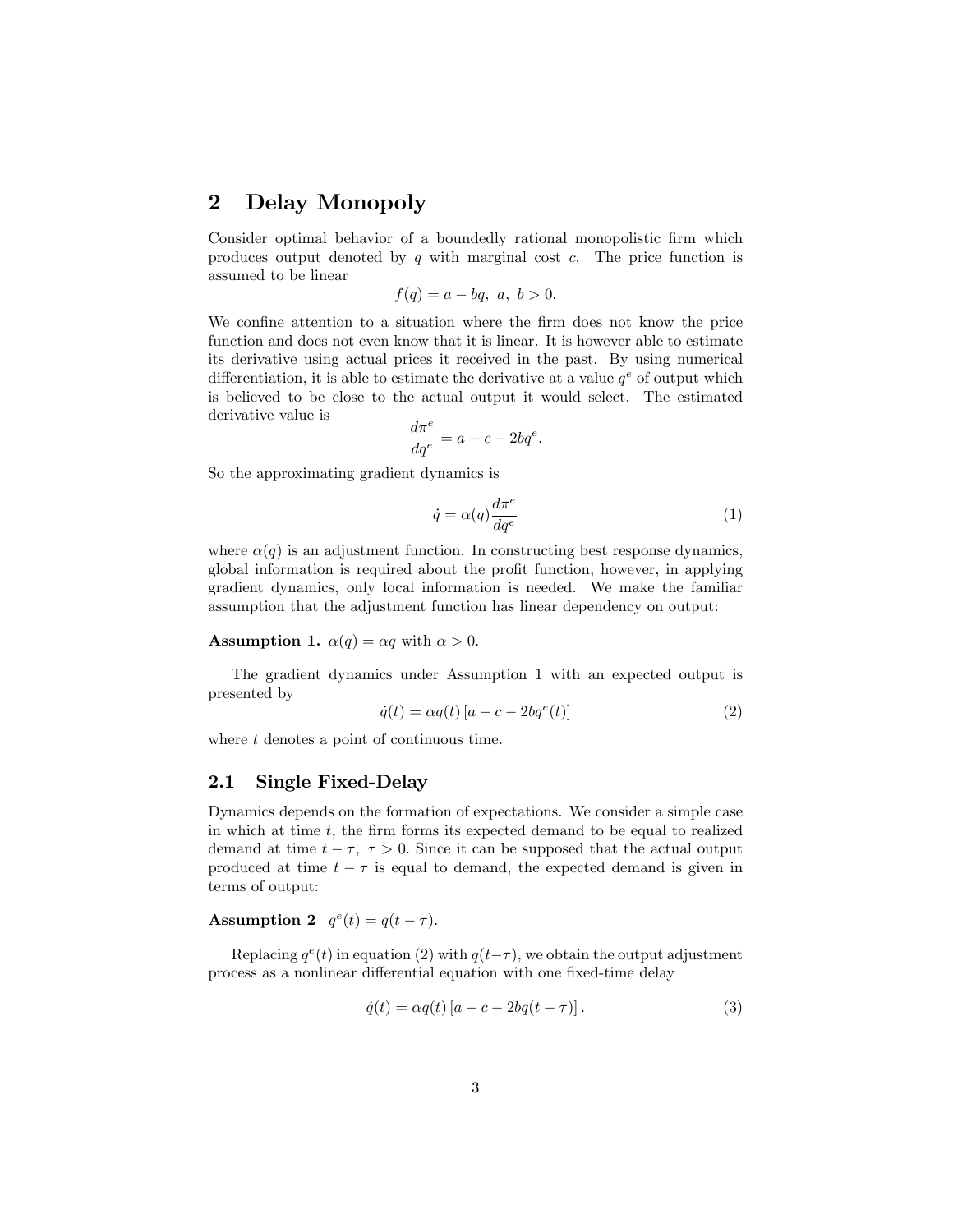Equation (3) has two stationary points; a trivial point  $q(t) = 0$  and a non-tirival point

$$
q^M = \frac{a - c}{2b}
$$

where  $a > c$  is assumed to ensure a positive stationary output. We may call  $q^M$ a monopoly equilibrium.

Our first concern is upon local stability of  $q^M$ . For this purpose, we analyze the linearized version of (3) about the monopoly equilibrium. Linearization and introduction of the new variable  $q_{\delta}(t) = q(t) - q^{M}$  reduce equation (3) to

$$
\dot{q}_{\delta}(t) = -\gamma q_{\delta}(t-\tau) \text{ with } \gamma = \alpha(a-c) > 0,
$$
\n(4)

which has the zero-solution,  $q_{\delta}(t) = 0$  (or  $q(t) = q^M$ ) for all  $t \geq 0$ . If there is no time delay,  $\tau = 0$ , then equation (4) becomes an ordinary differential equation and has a stable solution,  $q_0e^{-\gamma t}$ , where  $q_0$  is an initial point. If there is a positive time delay,  $\tau > 0$ , then equation (4) becomes a linear delay differential equation where initial data are given by a continuous function defined for  $-\tau \leq t \leq 0$ . It is impossible to derive an explicit solution even though the equation seems to be simple. In spite of this inconvenience, it is possible to analyze qualitative aspects of the solution in the following way. Substituting the exponential solution  $q_\delta(t) = q_0 e^{\lambda t}$  into (4) yields the characteristic equation associated with the linearized delay equation

$$
\lambda + \gamma e^{-\lambda \tau} = 0. \tag{5}
$$

The sufficient condition for local asymptotical stability of the zero-solution is that the real parts of the eigenvalues are negative.

The characteristic equation is a function of  $\tau$  and so are its roots. Since the monopoly equilibrium is asymptotically stable for  $\tau = 0$ , we expect, by continuity, that the equilibrium remains asymptotically stable with positive but small values of  $\tau$ . To examine the location of the roots, we multiply both sides of equation (5) by  $\tau$  and introduce the new variables,  $x = \lambda \tau$  and  $A = \lambda \tau$ . Then equation  $(5)$  is simplified to be

$$
x + Ae^{-x} = 0.\t\t(6)
$$

:

Real roots of equation (6) can be checked by a graphical method using the two functions,

$$
y_1 = -\frac{x}{A}
$$
 and  $y_2 = e^{-x}$ 

Real roots correspond to intersections of these functions. Depending on the value of  $A$ , the two functions have two, one and zero intersections implying that equation (6) has two, one or no real roots. Consider the condition needed for the straight line to be tangent to the exponential curve. As is seen in Figure 1, let us denote the tangency point by  $P = (\bar{x}, \bar{y})$  at which the following two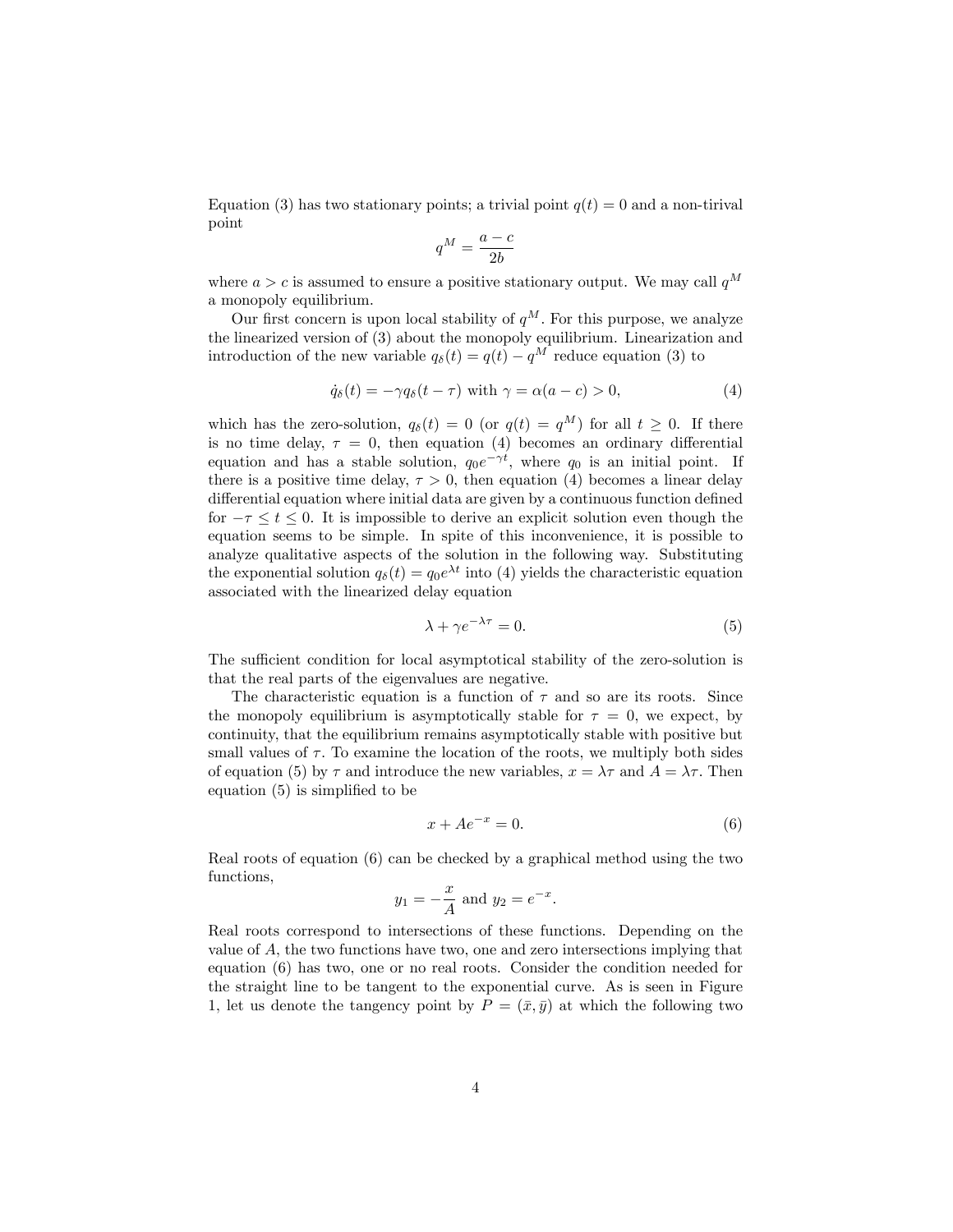conditions are satisfied:

$$
(i) - \frac{1}{A} = -e^{-\bar{x}}
$$
: the slopes of the two functions are equal;  
 $(ii) - \frac{\bar{x}}{A} = e^{-\bar{x}}$ : the ordinates of the two functions for  $x = \bar{x}$  are equal.

From (i) and (ii),  $\bar{x} = -1$ . Therefore  $A = 1/e$  is the tangency condition and equation (6) has two distinct real roots if  $A < 1/e$  and a pair of conjugate complex roots if  $A > 1/e$ .



Figure 1. Tangency condition

Assume that  $x = \alpha + i\beta$  with  $\beta > 0$ .<sup>2</sup> Substituting this root in equation (6) and arranging the terms give

$$
\alpha + Ae^{-\alpha}\cos\beta + i\{\beta - Ae^{-\alpha}\sin\beta\} = 0
$$

where the real and imaginary parts should be equal to zero,

$$
\alpha + Ae^{-\alpha}\cos\beta = 0\tag{7}
$$

and

$$
\beta - Ae^{-\alpha} \sin \beta = 0. \tag{8}
$$

If  $\sin \beta = 0$ , then from equation (8),  $\beta = 0$ , which implies that the root is real and violates the assumption  $\beta > 0$ . So we eliminate the case of  $\sin \beta = 0$  or

<sup>&</sup>lt;sup>2</sup>If  $\alpha + i\beta$  with  $\beta > 0$  is a root, then so also is the one with  $\beta < 0$ . We consider only the roots with  $\beta > 0$ .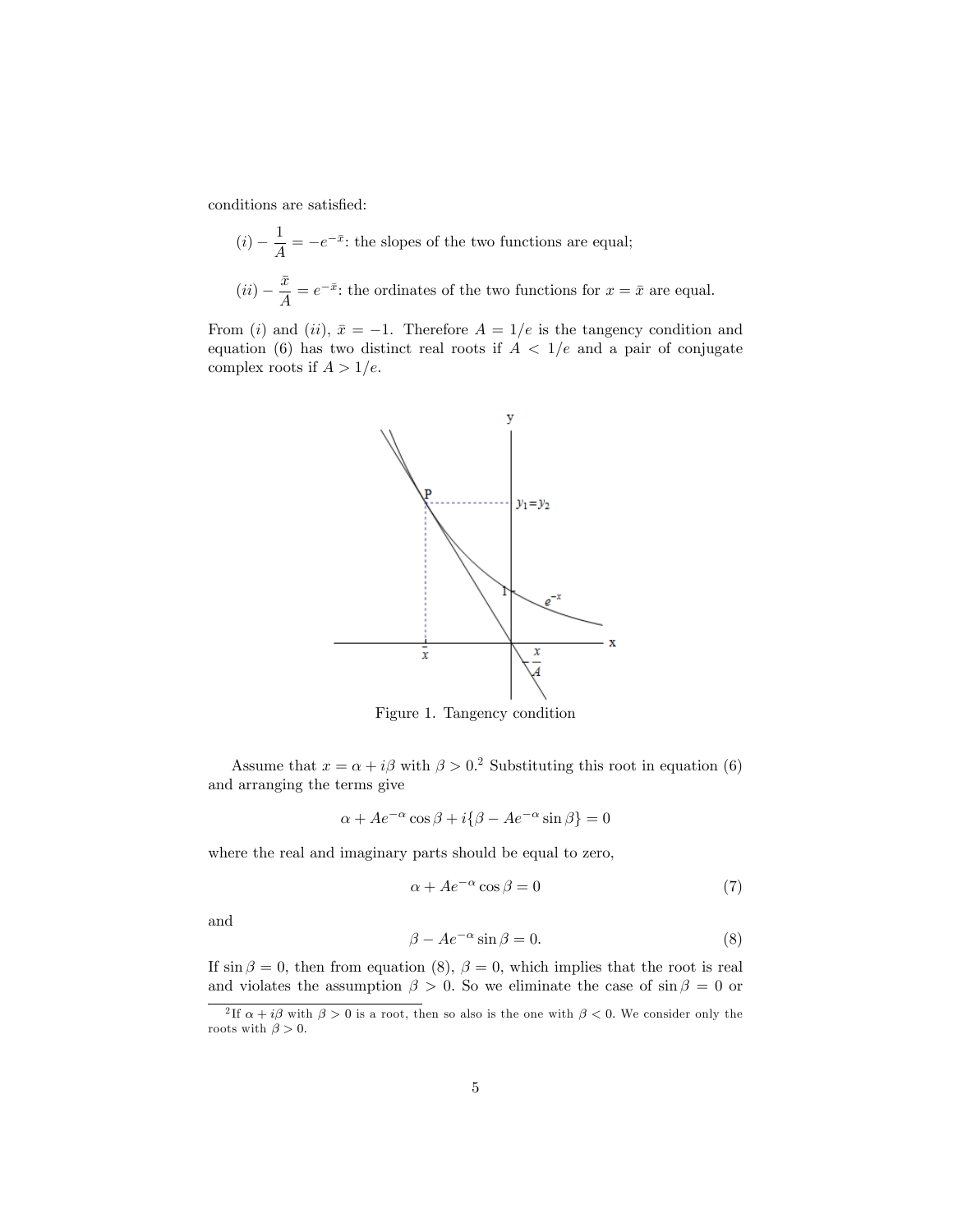$\beta = n\pi$  for  $n \in N$ , the set of integers including zero. On the other hand if  $\sin \beta \neq 0$ , then from (8),

$$
e^{-\alpha} = \frac{\beta}{A \sin \beta}.
$$

Substituting it into equation (7) presents

$$
\alpha = -\beta \cot \beta \tag{9}
$$

which is then substituted into equation (8) to obtain

$$
\beta = Ae^{\beta \cot \beta} \sin \beta \tag{10}
$$

where the right-hand side is denoted by  $f(\beta)$  in the following. The imaginary part of the eigenvalue is a solution of equation (10) and the real part is given by equation (9).<sup>3</sup> We define two intervals of  $\beta$ ,

$$
\Omega_1 = \cup_{n \in N} \left( n\pi, \frac{\pi}{2} + n\pi \right) \text{ and } \Omega_2 = \cup_{n \in N} \left( \frac{\pi}{2} + n\pi, (1+n)\pi \right)
$$

Equation (9) implies that  $sign(\alpha) = -sign(cot \beta)$  where  $cot \beta > 0$  for  $\beta \in \Omega_1$ and  $\cot \beta < 0$  for  $\beta \in \Omega_2$ . Thus the real parts are negative for  $\beta \in \Omega_1$  and positive for  $\beta \in \Omega_2$ . Accordingly we call  $\Omega_1$  the stable interval and  $\Omega_2$  the unstable interval.

We are concerned with the location of  $\beta$  solving equation (10). The graphs of  $f(\beta)$  with  $A = \pi/2$  and  $A = 5\pi/2$  are shown in Figures 2A and 2B where they take a mound-shape profile for  $\beta \in (0, \pi)$ , furthermore  $f'(\beta) > 0$  for  $\beta \in ((2n - 1)\pi, 2n\pi)$  and  $f'(\beta) < 0$  for  $\beta \in (2n\pi, (2n + 1)\pi)$  for  $n \geq 1.4$  The value of  $\beta$  is an intersection of  $f(\beta)$  with the 45<sup>°</sup> line. Since equation (6) is transcendental, it has inÖnitely many solutions. In consequence, the number of intersections is also infinite. With the assumption  $\beta > 0$ , the roots are purely imaginary when  $\cot \beta = 0$  or  $\beta = \pi/2 + n\pi$ . However, to hold  $\beta > 0$ ,  $\sin \beta > 0$ is needed from equation (10), so  $\alpha = 0$  and  $\beta > 0$  only for

$$
\beta = \frac{\pi}{2} + 2n\pi.
$$

Substituting  $\alpha = 0$  and this threshold value of  $\beta$  into equation (8) yields  $\beta = A$ , which can be written as

$$
A = \frac{\pi}{2} + 2n\pi.
$$

The determination of  $\beta$  under  $A = \pi/2$  (i.e.,  $n = 0$ ) is illustrated in Figure 2A where three red dots denote the intersections,  $e_1$ ,  $e_2$  and  $e_3$ . The values of  $\beta$ 

<sup>&</sup>lt;sup>3</sup>There are several ways to solve these two equations for  $\alpha$  and  $\beta$ . We outline the two ways, one provided by Frisch and Holme (1935) and the other by Hayes (1950) in the Appendix.

<sup>&</sup>lt;sup>4</sup>Needless to say, the shape of the graph can be analytically determined. See Matsumoto and Szidarovszky (2011b).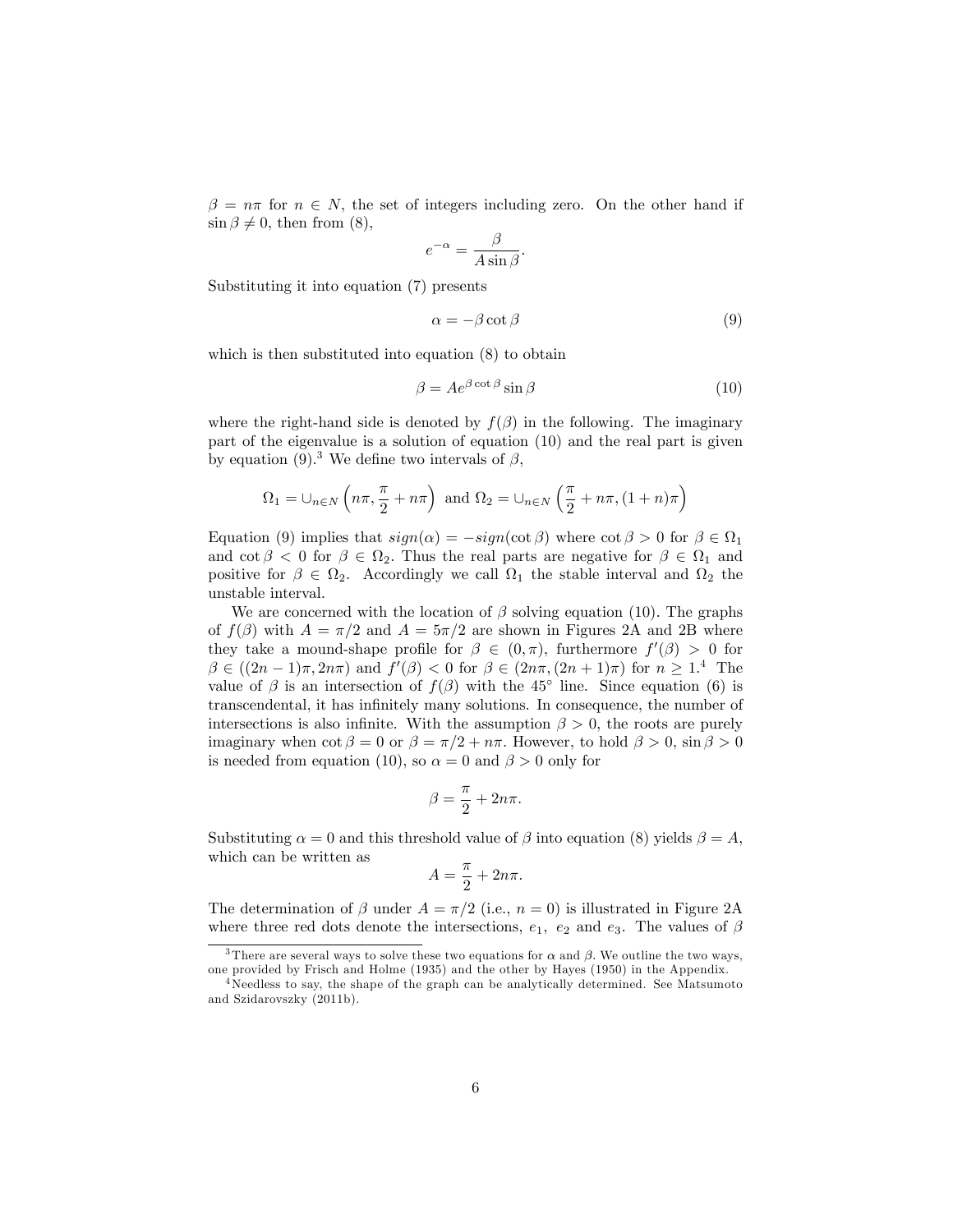and  $\alpha$  are

$$
\beta_1^0 = \frac{\pi}{2} \text{ at } e_1 \text{ and } \alpha_1^0 = 0,
$$
  

$$
\beta_2^0 \simeq 7.65 < \frac{5\pi}{2} \text{ at } e_2 \text{ and } \alpha_2^0 \simeq -1.60,
$$
  

$$
\beta_3^0 \simeq 13.98 < \frac{9\pi}{2} \text{ at } e_3 \text{ and } \alpha_3^0 \simeq -2.20
$$
 (11)

where the upper script indicates the value of  $n$  and the subscript corresponds to the numbering of the intersection. Let  $x_j^n = \alpha_j^n + i\beta_j^n$ , then  $x_1^0$  is a purely imaginary root and the real parts of  $x_2^0$  and  $x_3^0$  are negative implying that  $\beta_2^0$ and  $\beta_3^0$  are in  $\Omega_1$ . Graphically, the intercepts  $e_2$  and  $e_3$  are in the shaded regions of Figure  $2(A)$ .



If  $A < \pi/2$ , then the 45<sup>°</sup> line crosses the  $\beta = \pi/2$  vertical line above A, so  $\beta_1 < \pi/2$ ,  $\beta_2 < 5\pi/2$  and  $\beta_3 < 9\pi/2$  while the corresponding  $\alpha$ s are negative. If  $A > \pi/2$ , then the 45<sup>°</sup> line crosses the  $\beta = \pi/2$  vertical line below A, so  $\beta_1 > \pi/2$ . The values of  $\beta_2$  and  $\beta_3$  depend on the specific value of A and the directions of the inequality are undetermined. To see this dependency let  $A = \pi/2 + 2\pi$  (i.e.,  $n = 1$ ). In the same way as for  $A = \pi/2$ , we can obtain the ordinates of the three intersections denoted by the red dotted points in Figure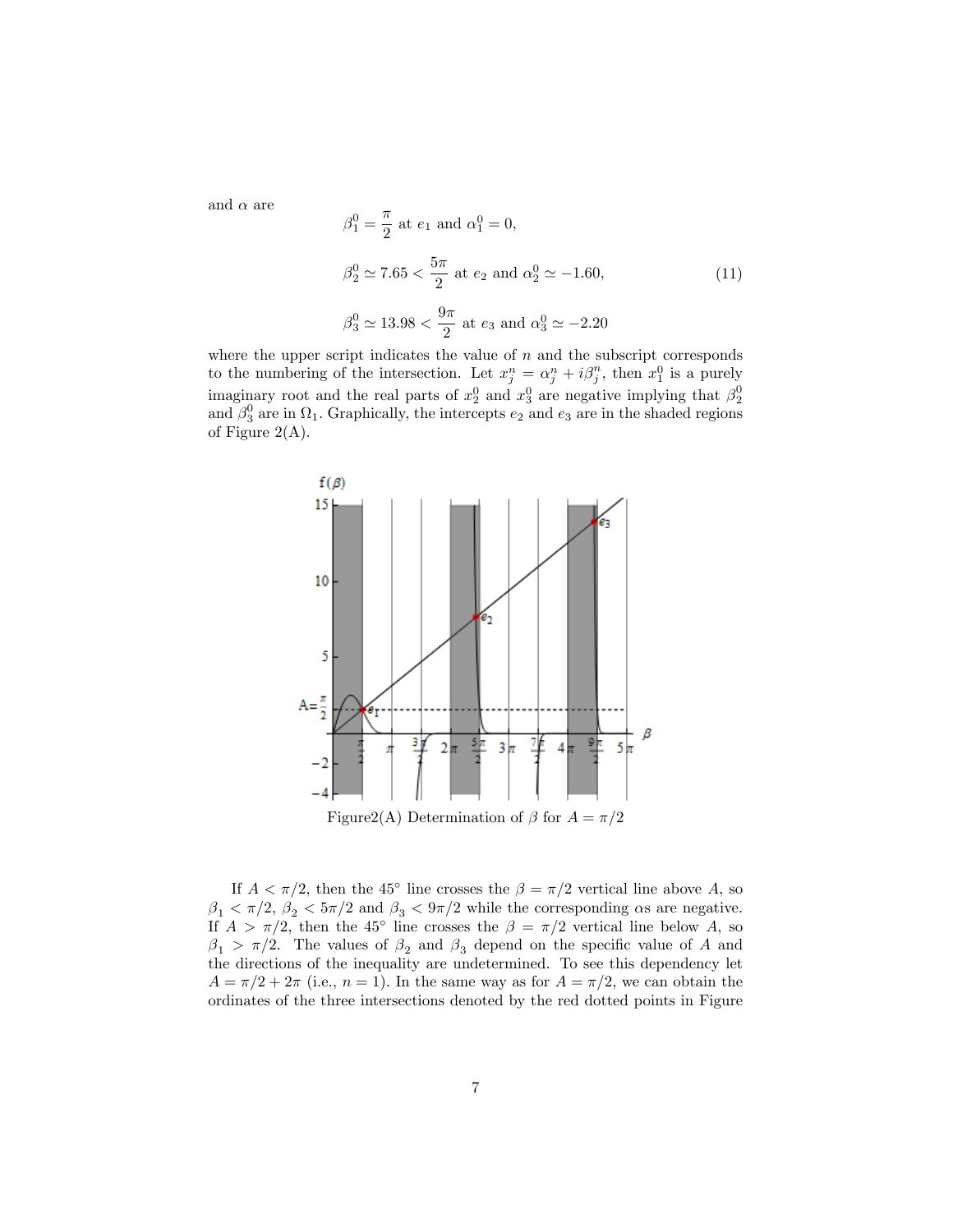$$
\beta_1^1 \approx 2.09 > \frac{\pi}{2}
$$
 at  $e_1$  and  $\alpha_1^1 \approx 1.19$ ,  
\n $\beta_2^1 = \frac{5\pi}{2}$  at  $e_2$  and  $\alpha_2^1 = 0$ ,  
\n $\beta_3^1 \approx 14.10 < \frac{9\pi}{2}$  at  $e_3$  and  $\alpha_3^1 \approx -0.59$ . (12)

Notice that  $x_1^1$  has positive real part,  $x_2^1$  is a purely imaginary root and  $x_3^1$  has negative real part implying that  $\beta_1^1$  is in  $\Omega_2$  and  $\beta_3^1$  is in  $\Omega_1$ . Although it is not easy to see the location of  $\beta_3^1$  in Figure 2B, it is in the shaded region.



Figure 2(B). Determination of  $\beta$  for  $A = 5\pi/2$ 

It is also clear in general that that if  $A = \pi/2 + 2n\pi$ , then the root  $x_{n+1}^n$  has zero real part,  $\alpha_{n+1}^n = 0$  with imaginary part  $\beta_{n+1}^n = \pi/2 + 2n\pi$ . Furthermore its real part becomes positive if  $A > \pi/2 + 2n\pi$  and negative if  $A < \pi/2 + 2n\pi$ . We summarize these results:

**Lemma 1** Delay differential equation (6) has a root with  $\alpha < 0$  and  $\beta \in \Omega_1$  if  $\tau\gamma < \pi/2 + 2n\pi$ , a root with  $\alpha > 0$  and  $\beta \in \Omega_2$  if  $\tau\gamma > \pi/2 + 2n\pi$  and a root with  $\alpha = 0$  and  $\beta = \pi/2 + 2n\pi$  if  $\tau\gamma = \pi/2 + 2n\pi$ .

Returning to the definition of A, the tangency condition is written as  $\gamma \tau =$  $1/e$  on which there is a unique negative root. This is a partition curve between the real and complex roots. With a given value of  $\gamma$ , a small increase of  $\tau$  makes  $\gamma \tau > 1/e$  implying that equation (5) generates a pair of complex roots with

2B,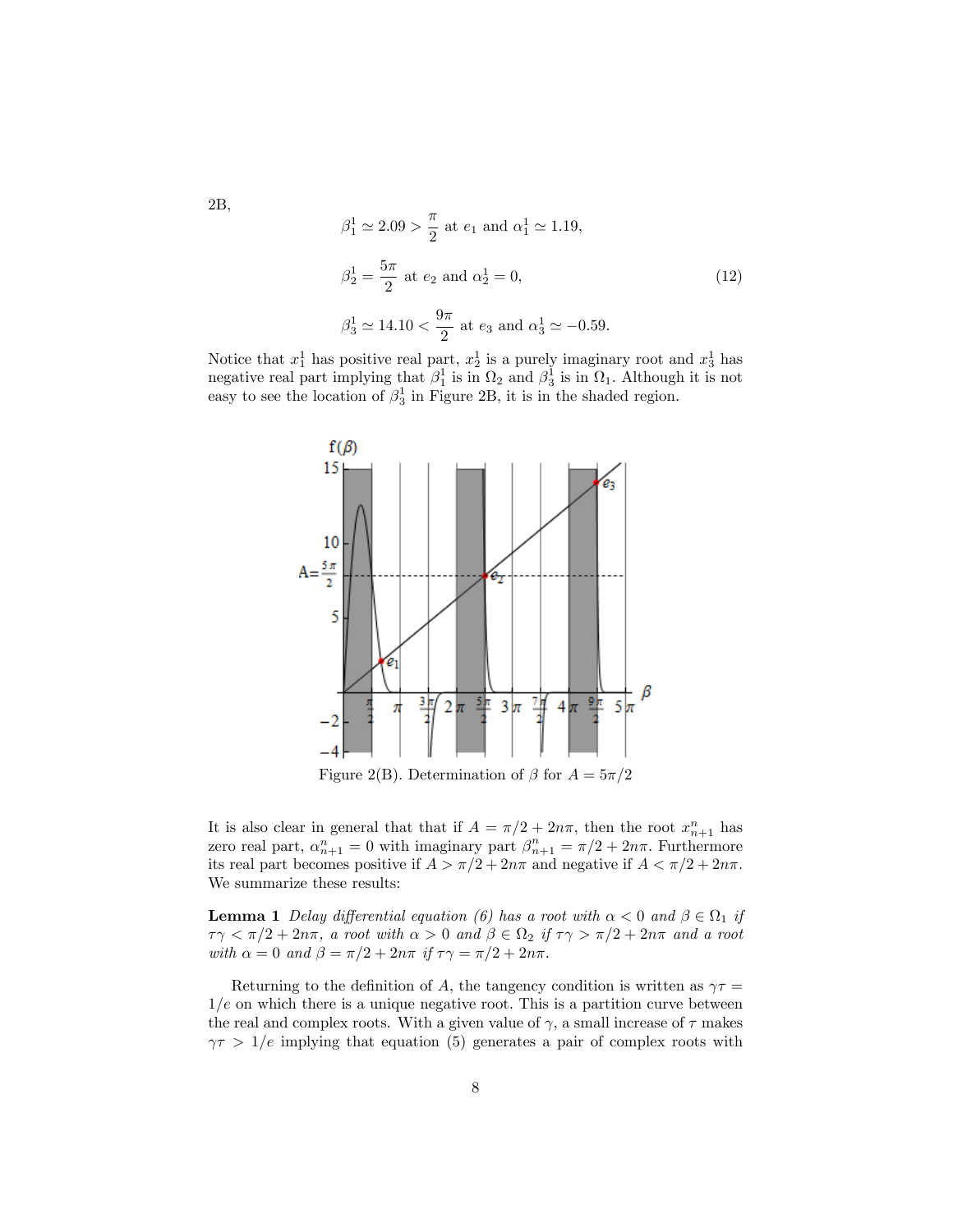negative real parts. Further increases of  $\tau$  may change the negative real part of  $\lambda$  to positive making the system unstable. Such phenomena is referred to as a stability switch. In order to understand the stability switch of (5), it is crucial to determine a threshold value  $\tau = \tau^*$  at which the real parts of the complex roots are zero and their derivatives are positive. We then assume that  $\lambda = iv, v > 0$ . is a root of (5) for  $\tau = \tau^*$ . By Lemma 1, we have infinitely many solutions with the zero real parts when

$$
\tau = \frac{1}{\gamma} \left( \frac{\pi}{2} + 2n\pi \right), \ n \in N \tag{13}
$$

We now detect the stability switch at which the equilibrium loses stability. Since  $\lambda$  is a function of delay  $\tau$ , we need the minimum solution of  $\tau$  for which a derivative of  $\lambda(\tau)$  is positive. By selecting  $\tau$  as the bifurcation parameter and differentiating the characteristic equation (5) with respect to  $\tau$  yield

$$
(1 - \gamma \tau e^{-\lambda \tau}) \frac{d\lambda}{d\tau} = \gamma \lambda e^{-\lambda \tau}.
$$

which is reduced to

$$
\left(\frac{d\lambda}{d\tau}\right)^{-1} = \frac{1 - \gamma \tau e^{-\lambda \tau}}{\gamma \lambda e^{-\lambda \tau}}.
$$

Obtaining  $e^{-\lambda \tau} = -\lambda/\gamma$  from (5) and substituting it into the last equation, we can show that the real parts are positively sensitive to a change in  $\tau$ ,

$$
\operatorname{Re}\left[\left.\left(\frac{d\lambda}{d\tau}\right)^{-1}\right|_{\lambda=iv}\right] = \left.\frac{d(\operatorname{Re}\lambda)}{d\tau}\right|_{\lambda=iv} = \frac{1}{v^2} > 0.
$$

This inequality implies that the real part turns to be positive from negative when  $\tau$  crosses the imaginary axis.

**Lemma 2** All roots of equation  $(5)$  that cross the imaginary axis at iv cross from left to right as  $\tau$  increases,

$$
\frac{d(\mathrm{Re\,}\lambda)}{d\tau}\bigg|_{\lambda=iv}>0.
$$

Lemmas 1 and 2 imply that the real parts of all roots are negative for  $\tau$  $\pi/2\gamma$  and the real part of one root becomes positive when  $\tau > \pi/2\gamma$ . Therefore stability switch occurs when  $\tau$  crosses the  $\tau = \pi/2\gamma$  curve. On the other hand, it does not occur when  $\tau$  crosses the  $\tau = (\pi/2 + 2n\pi)/\gamma$  curve with  $n > 1$ . Although the real part of the root with  $\beta = \pi/2 + 2n\pi$  is zero and its derivative with respect to  $\tau$  is positive, there are already roots with positive real parts. Hence the threshold value of  $\tau$  is

$$
\tau^*=\frac{\pi}{2\gamma}
$$

This result is summarized as follow: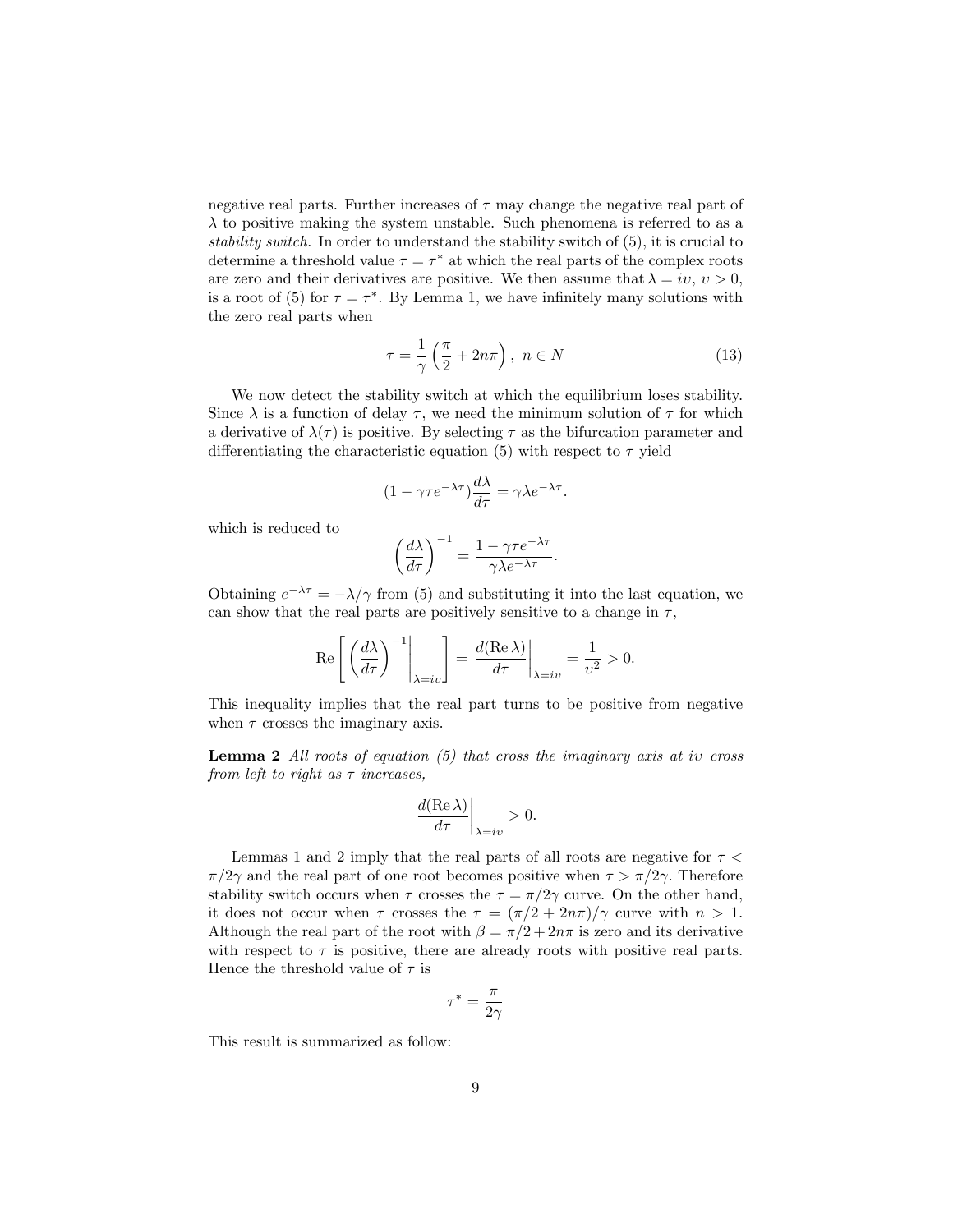**Theorem 1** The delay output adjustment process (3) has a threshold value  $\tau^*$  of delay: The monopoly equilibrium is locally asymptotically stable for  $0 < \tau < \tau^*$ , locally unstable for  $\tau > \tau^*$  and undergoes a Hopf bifurcation at  $\tau = \tau^*$  where  $\tau^*$ is the threshold value of  $\tau$  defined by

$$
\tau^* = \frac{\pi}{2\alpha(a-c)}.
$$

### 2.2 Numerical Simulations

Theorem 1 is visualized in Figure 3 where the higher hyperbolic downward sloping real curve is the locus of  $\tau \gamma = \pi/2$  and the lower hyperbolic real curve is the locus of  $\tau \gamma = 1/e$ . The former curve divides the first quadrant of the  $(\gamma, \tau)$ plane into two regions: the gray region in which the monopoly equilibrium is locally stable and the white region in which it is locally unstable. Although local stability (instability) implies global stability (instability) in a linear model, this is not necessarily a case in nonlinear dynamic system such as  $(3)^5$ . Theorem 1 and the following simulations analytically and numerically confirm the birth of a periodic cycle when a parametric combination of  $(\gamma, \tau)$  is selected from the white region of Figure 3. To examine qualitative properties of such a periodic solution, we perform three numerical simulations in which  $a = 3, c = 1$  and  $b = 1$  are fixed whereas  $\tau$  and/or  $\gamma$  are varied.



<sup>&</sup>lt;sup>5</sup>Using a logistic single species population model, which is essentially the same as the delay monopoly model (3), Wright (1955) shows global stability under the condition of  $\tau < 3/2\gamma$ and presumes that his method can be used to extend the global result to  $\tau < 2\pi/\gamma$ . However this conjecture still remains open.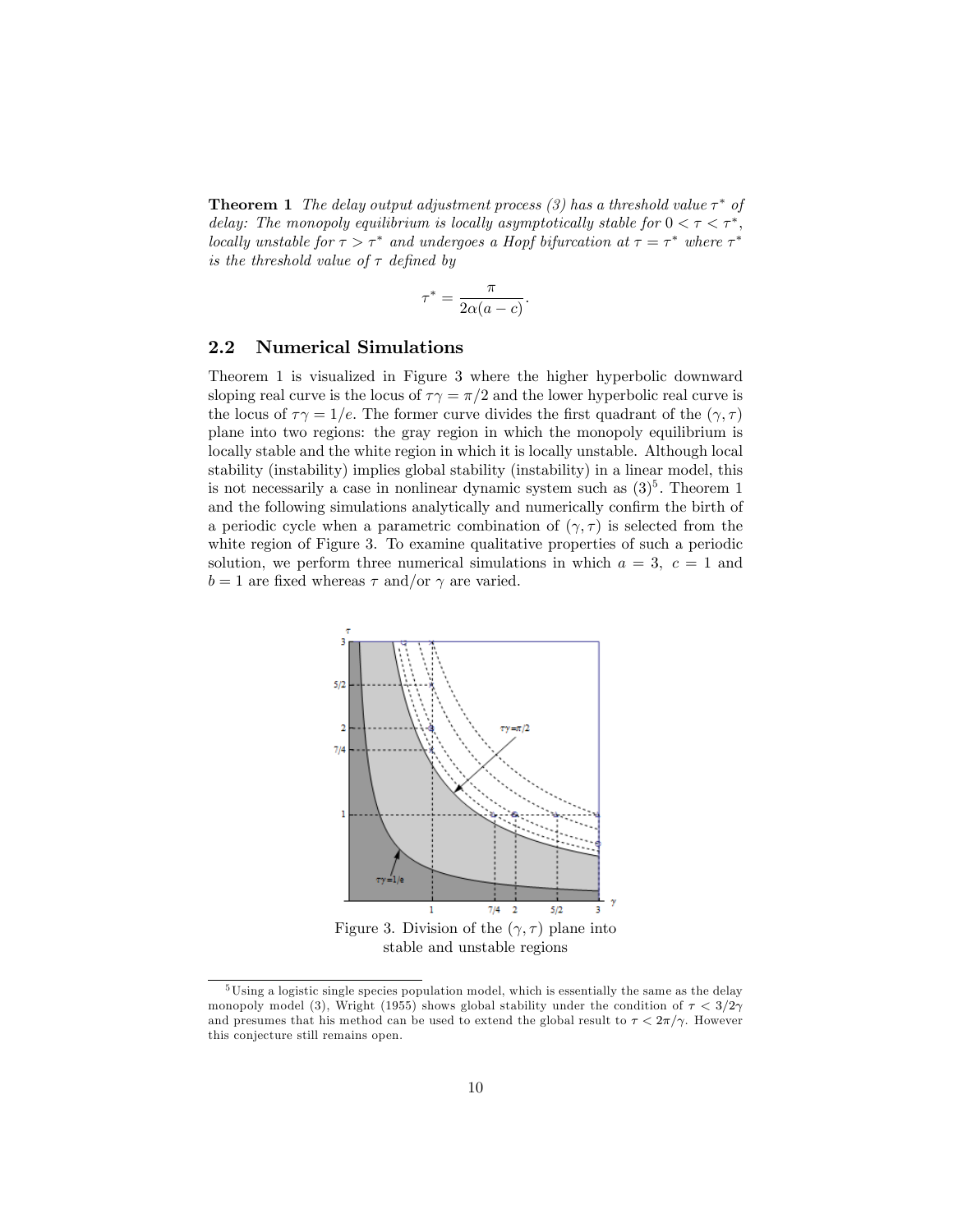In the first simulation, we change both values of  $\gamma$  and  $\tau$  by keeping  $\tau\gamma = 2$ . In particular, four different points,  $(2/3, 3)$ ,  $(1, 2)$ ,  $(2, 1)$  and  $(3, 2/3)$  are selected from the  $\tau \gamma = 2$  locus. These points are in the white (unstable) region and marked by the circles in Figure 3. Numerical results with the initial function  $\phi(t) = q^M - 0.1$  for  $-\tau < t \leq 0$  are summarized as follows. Figure 4(A) depicts the cyclic motions of delay equation (2) in the  $(q(t - \tau), q(t))$  plane. Note that although the four periodic motions corresponding to the different pairs of  $\gamma$  and  $\tau$ are depicted there, only one spiral motion toward a limit cycle is observed. This implies that no matter which pair of  $\gamma$  and  $\tau$  is selected, the phase trajectories have exactly the same periodic motion in the  $(q(t - \tau), q(t))$  plane as far as the product of  $\tau$  and  $\gamma$  is the same. Time trajectories of  $q(t)$  from  $t = 0$  to  $t = 12$  are illustrated in Figure 4(B).<sup>6</sup> It is seen that the time trajectories have different lengths of the period but finally converge to the same periodic cycle. Observing these numerical results, we find the following:

**Numerical Result 1.** with fixed value of  $\tau \gamma$ ,

- 1. the amplitudes of the limit cycles with different values of  $\gamma$  and  $\tau$  are the same;
- 2. the time to arrive at the limit cycle becomes longer as  $\tau$  becomes longer;
- 3. the length of a period of the cycle becomes longer as  $\tau$  becomes longer.



Figure 4. Numerical result in the first simulation

In the second simulation, we take four different values of  $\tau$ , points  $(1, 7/4)$ ,  $(1, 2)$ ,  $(1, 5/2)$  and  $(1, 3)$  from the dotted vertical line at  $\gamma = 1$ , in order to detect the

 $6$ To prevent Figure 4(B) from getting clumsy, we limit the length of time period short. This restriction is inessential.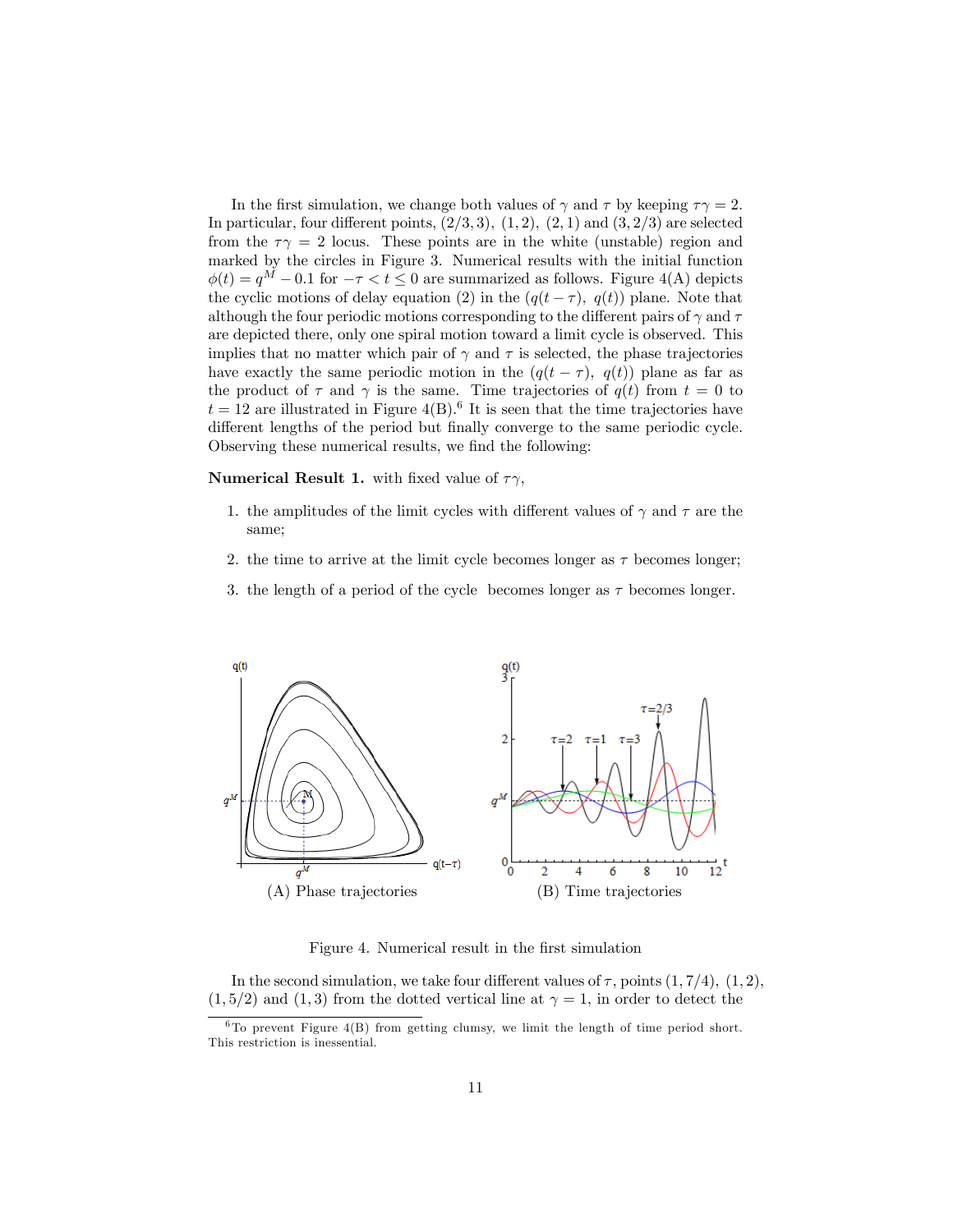effect on dynamic behavior caused by changing the length of delay  $\tau$ . These four points are marked by crosses in Figure 3. Figures  $5(A)$  and  $5(B)$  illustrate four different limit cycles in the  $(q(t - \tau), q(t))$  plane and four different time trajectories of  $q(t)$  against time between  $t = 0$  and  $t = 30$ . Note that same color of the trajectories means same parameter specifications. The result are summarized as follows:

**Numerical Result 2.** As  $\tau$  becomes larger with fixed value of  $\gamma$ ,

- 1. the amplitude of the cycle becomes larger;
- 2. the arrival time to the limit cycle becomes shorter;
- 3. the length of a period becomes longer.



Figure 5. Numerical results in the second simulation

In the third simulation, contrary to the second one, we take four different values of  $\gamma$ ,  $(7/4, 1)$ ,  $(2, 1)$ ,  $(5/2, 1)$  and  $(3, 1)$  from the dotted horizontal line with  $\tau = 1$ , in order to detect the effect on dynamic behavior caused by changing the value of  $\gamma$ . These four points are marked by triangles in Figure 3. Figures 6(A) and 6(B) illustrate four limit cycles in the  $(q(t - \tau), q(t))$  plane and four time trajectories of  $q(t)$  against time between  $t = 0$  and  $t = 30$ . Note that same color of the trajectories means same parameter specifications. We have the following result:

**Numerical Result 3.** As  $\gamma$  becomes larger with fixed value of  $\tau$ ,

- 1. the amplitude of the cycle becomes larger;
- 2. the arrival time to the limit cycle becomes shorter;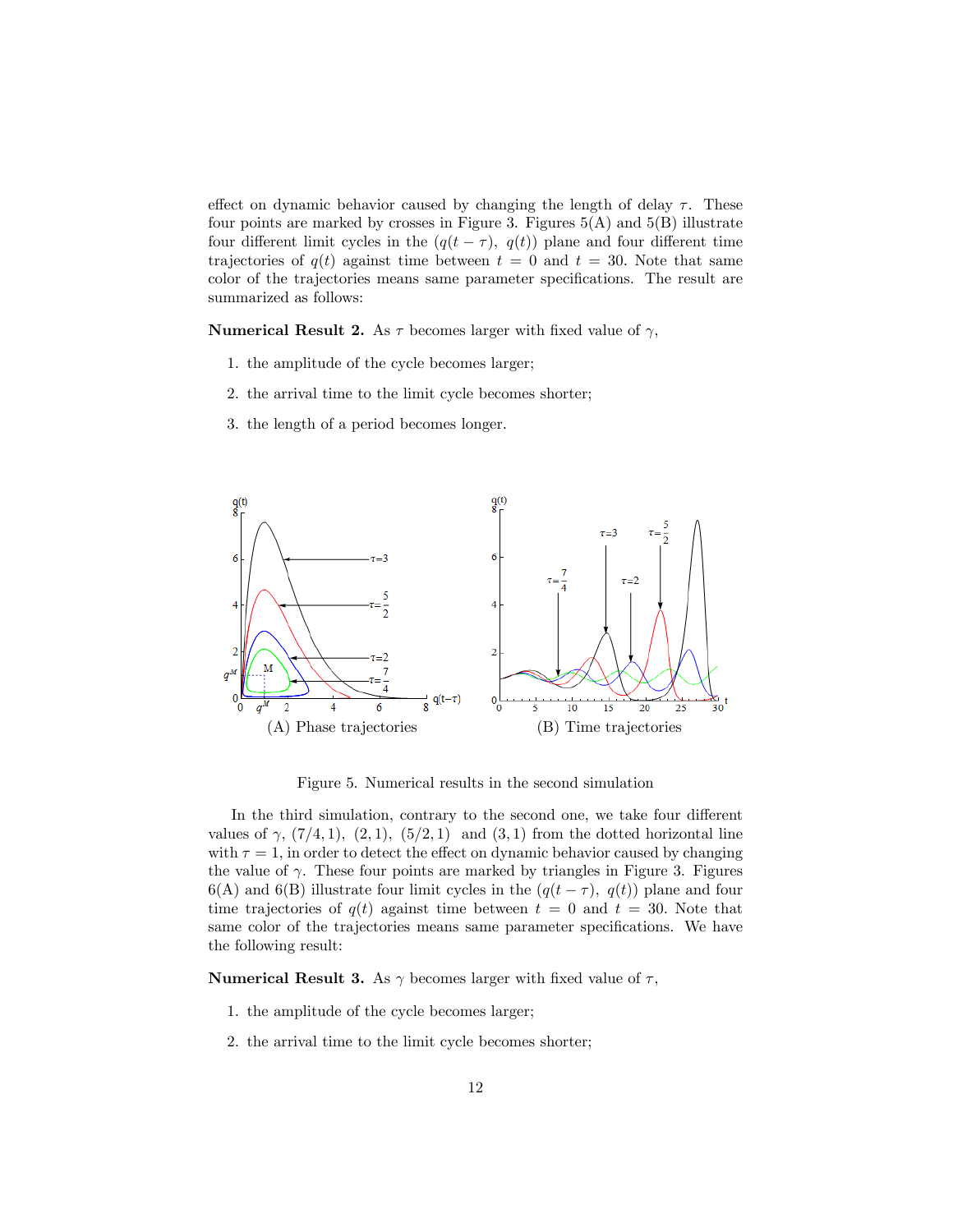3. the length of a period becomes longer.



Figure 6. Numerical results in the third simulation

Theorem 1 shows that the delay equation (2) gives rise to a limit cycle when the monopoly equilibrium becomes locally unstable. Through numerical simulations, we arrive at the following results concerning the sensitivity of the cycles to changes in the parameter specifications:

#### Summary of Numerical Simulations

- 1 the amplitude of the cycle becomes larger as  $\gamma\tau$  becomes larger;
- 2 the period of the cycle becomes longer as one of two parameters,  $\gamma$  and  $\tau$ , becomes larger and the other is kept to be constant;
- 3 the convergence time to the limit cycle becomes shorter as one of two parameters,  $\gamma$  and  $\tau$ , becomes larger and the other is kept to be constant.

## 3 Conclusion

We constructed a dynamic model driven by the gradient process in which a monopoly was boundedly rational and single delay was presented in the formation of the expected demand. Main analytical results were summarized in Theorem 1 in which it was demonstrated that a monopoly equilibrium was locally asymptotically stable when the delay is less than the threshold value  $\tau^*$ , lost its stability when  $\tau = \tau^*$  and underwent a Hopf bifurcation. We also simulated the model and numerically confirmed the following:

(N1) The monopoly equilibrium bifurcates to a limit cycle.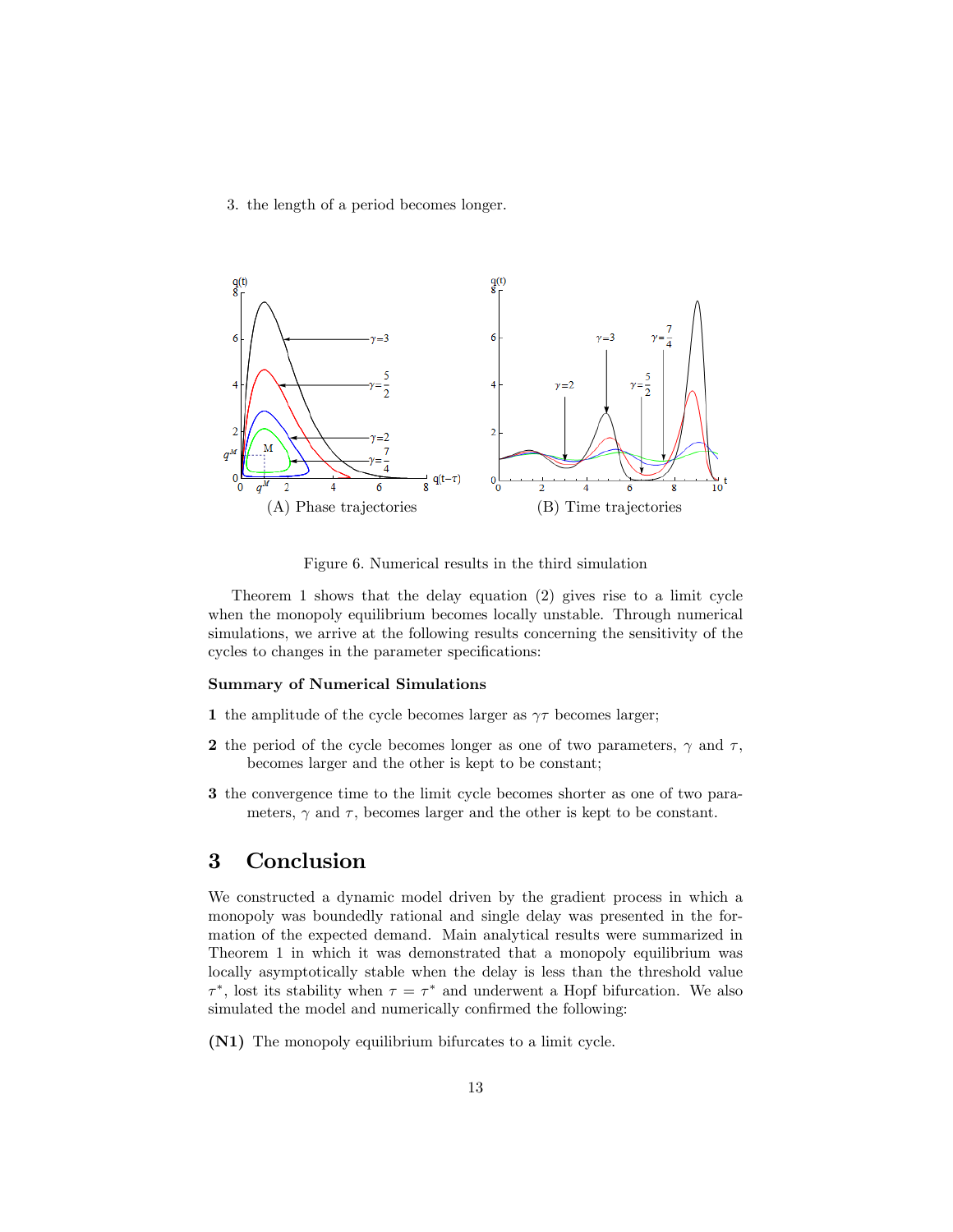(N2) As the delay becomes larger, both the amplitude and the period of the cycle become larger.

#### Appendix

In this Appendix, we briefly summarize two different ways to solve equations (7) and (8) for  $\alpha$  and  $\beta$  proposed by Frisch and Holme (1935) and Hayes (1950). Although they consider the more general characteristic equation having the form  $x + B + Ae^{-x} = 0$ , we apply their approaches to our simplified characteristic equation,  $x + Ae^{-x} = 0$ .

Frisch and Holme (1935) start with equation (8) to obtain,

$$
e^{\alpha} = A \frac{\sin \beta}{\beta}
$$

which can be rewritten, by using logarithms, as

$$
\alpha = \log A + \log \frac{\sin \beta}{\beta}.
$$
 (A-1)

Substituting these relations into equation (7) yields

$$
\beta \cot \beta + \log \frac{\sin \beta}{\beta} = \log A^{-1}.
$$
 (A-2)

Write the left-hand side by  $f_{FH}(\beta)$  so that, given A,  $\beta$  is a solution of

$$
f_{FH}(\beta) = \log A^{-1}.
$$

The graphs of  $f_{FH}(\beta)$  with  $A = \pi/2$  and  $A = 5\pi/2$  are illustrated in Figures  $I(A)$  and  $I(B)$ , respectively. It appears that each graph has three intersections with the log  $A^{-1}$  line. The red points denoted as  $e_i$  correspond to the coordinates of the intersections. Their abscissas are the values of  $\beta$  and values of  $\alpha$  are given by equation (A-1). It can be confirmed that the values of  $\alpha$  and  $\beta$  are the same as those obtained in (11) and (12).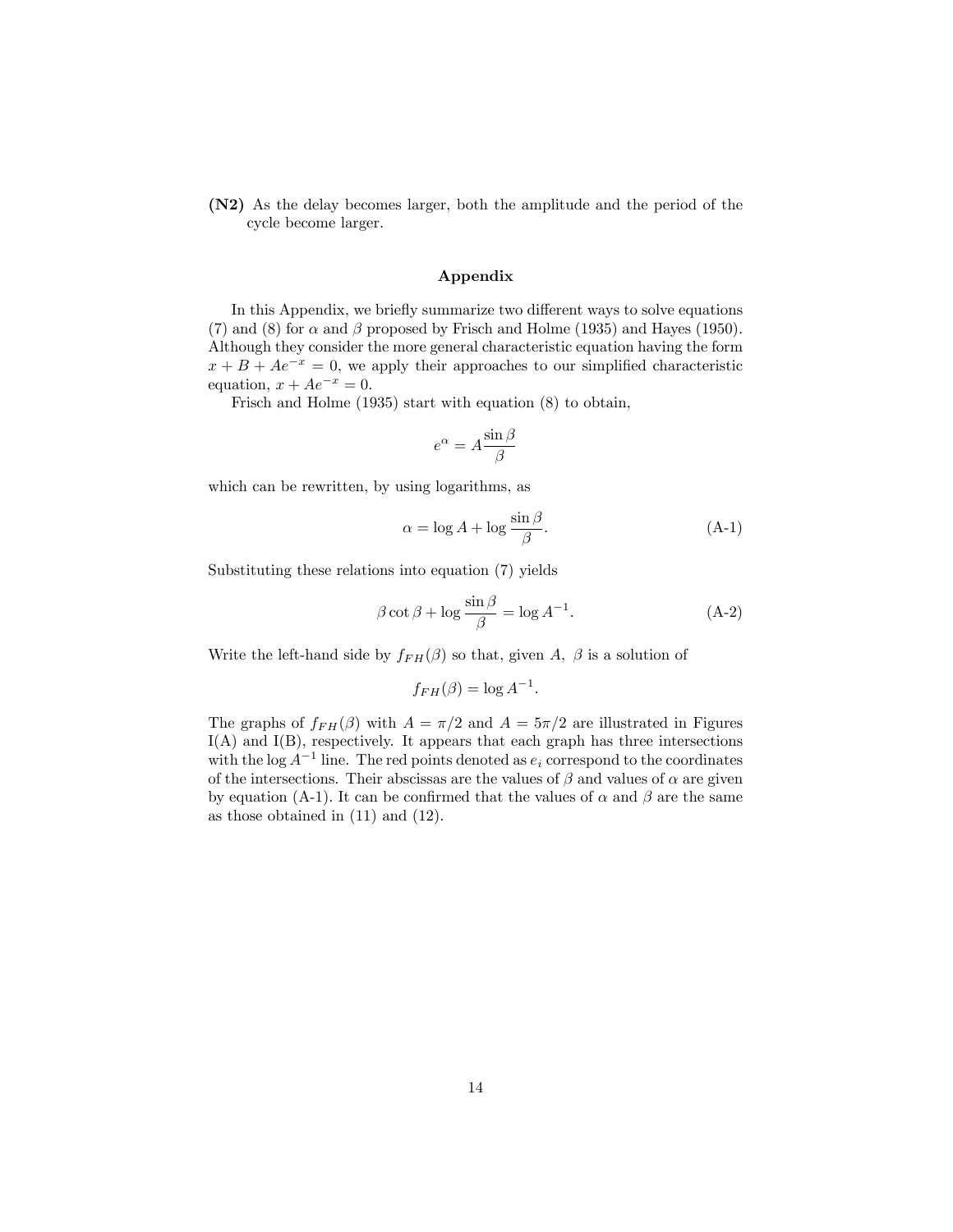

Figure I. Frisch-Holme approach

Hayes (1950) rewrites equations (7) and (8) as

$$
\alpha = -Ae^{-\alpha}\cos\beta
$$

and

$$
\beta = Ae^{-\alpha} \sin \beta.
$$

Dividing the first equation by the second and solving it for  $\alpha$  give the real part of the root as a function of  $\beta$ 

$$
\alpha = -\beta \cot \beta \tag{A-3}
$$

which is the same as equation (9). Adding up the squares of both equations and solving it for  $\beta$  gives the imaginary part of the root as a function of  $\alpha$ 

$$
\beta = \sqrt{A^2 e^{-2\alpha} - \alpha^2}.\tag{A-4}
$$

The right hand sides of (A-3) and (A-4) will will be denoted as  $f_H(\beta)$  and  $g_H(\alpha)$ . The  $\alpha = f_H(\beta)$  curve is positive-sloping and the  $\beta = g_H(\alpha)$  curve is negative sloping in Figures II(A) and II(B). The  $\beta$ -values of the intersections of these two functions are the solutions of  $\beta = g_H(f_H(\beta))$  and the  $\alpha$ -values are given by  $\alpha = f_H(\beta)$ . The good point of his approach is that the intersections are the coordinates in the complex plane. So it is easy to see whether the real part is negative or positive. The values of  $\alpha$  and  $\beta$  at the intersections are the same as those given in (11) and (12).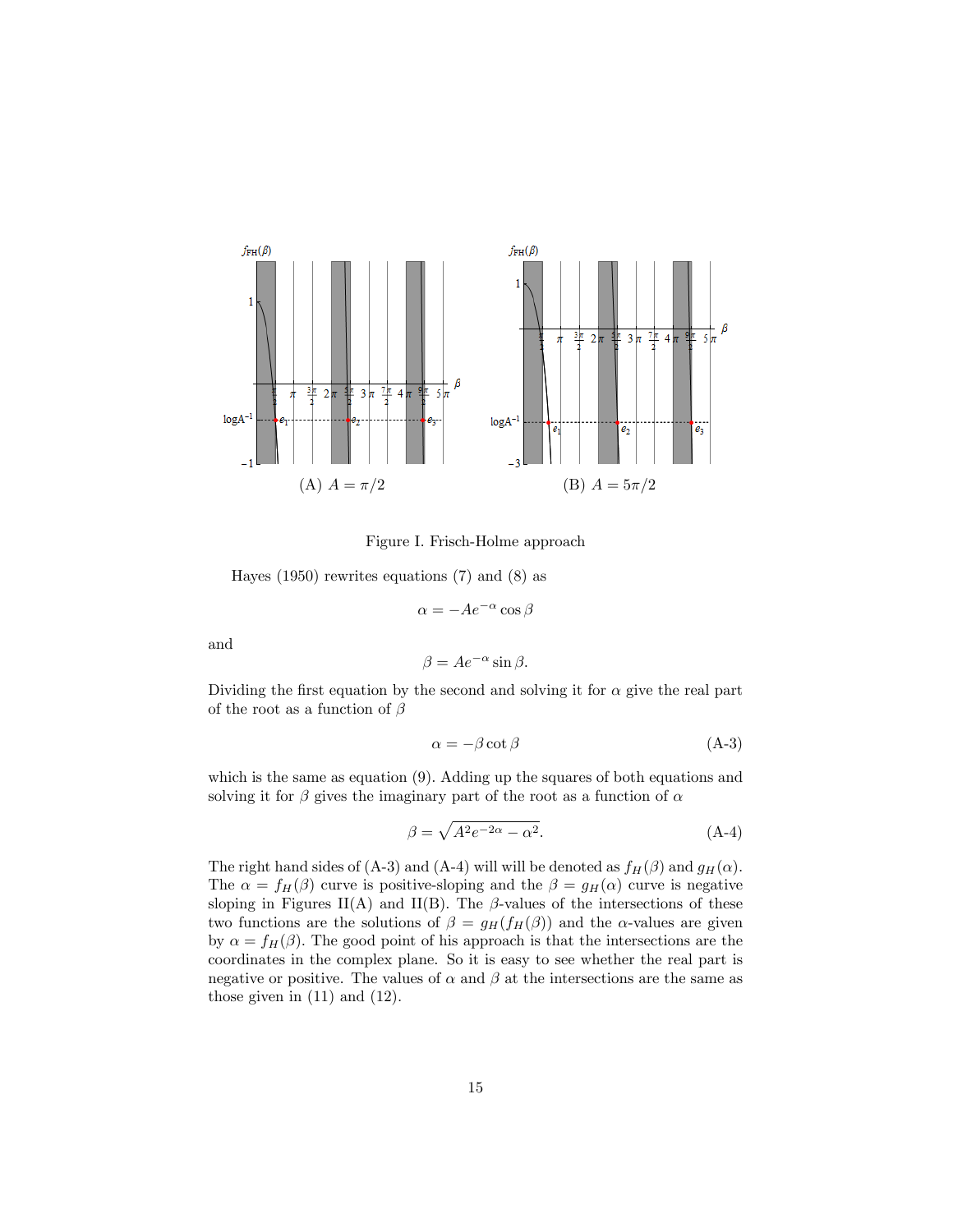

Figure II. Hayes approach